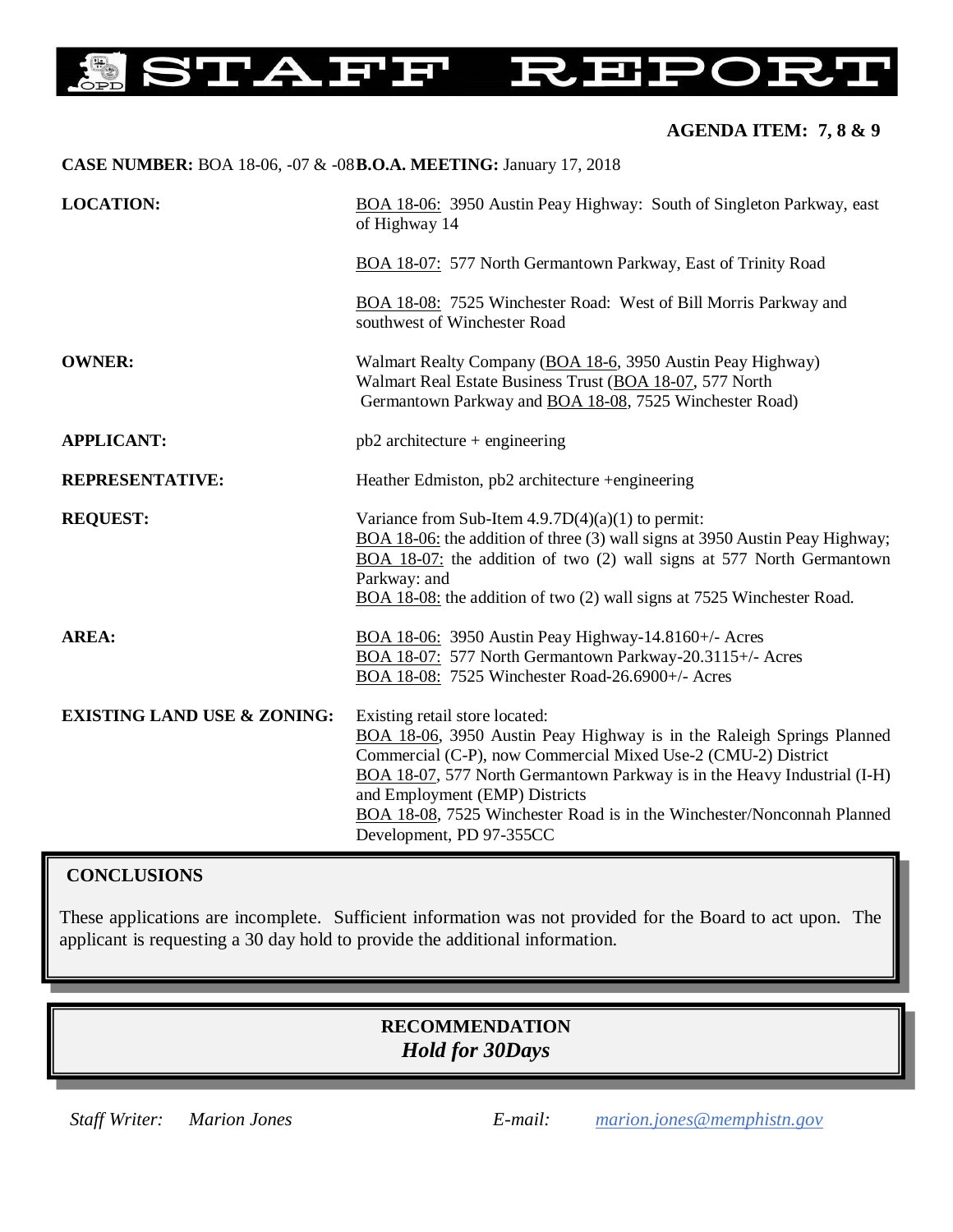Staff Report January 17, 2018 BOA 18-06, -7, -08 Page 2

# **VICINITY MAP for BOA 18-06**